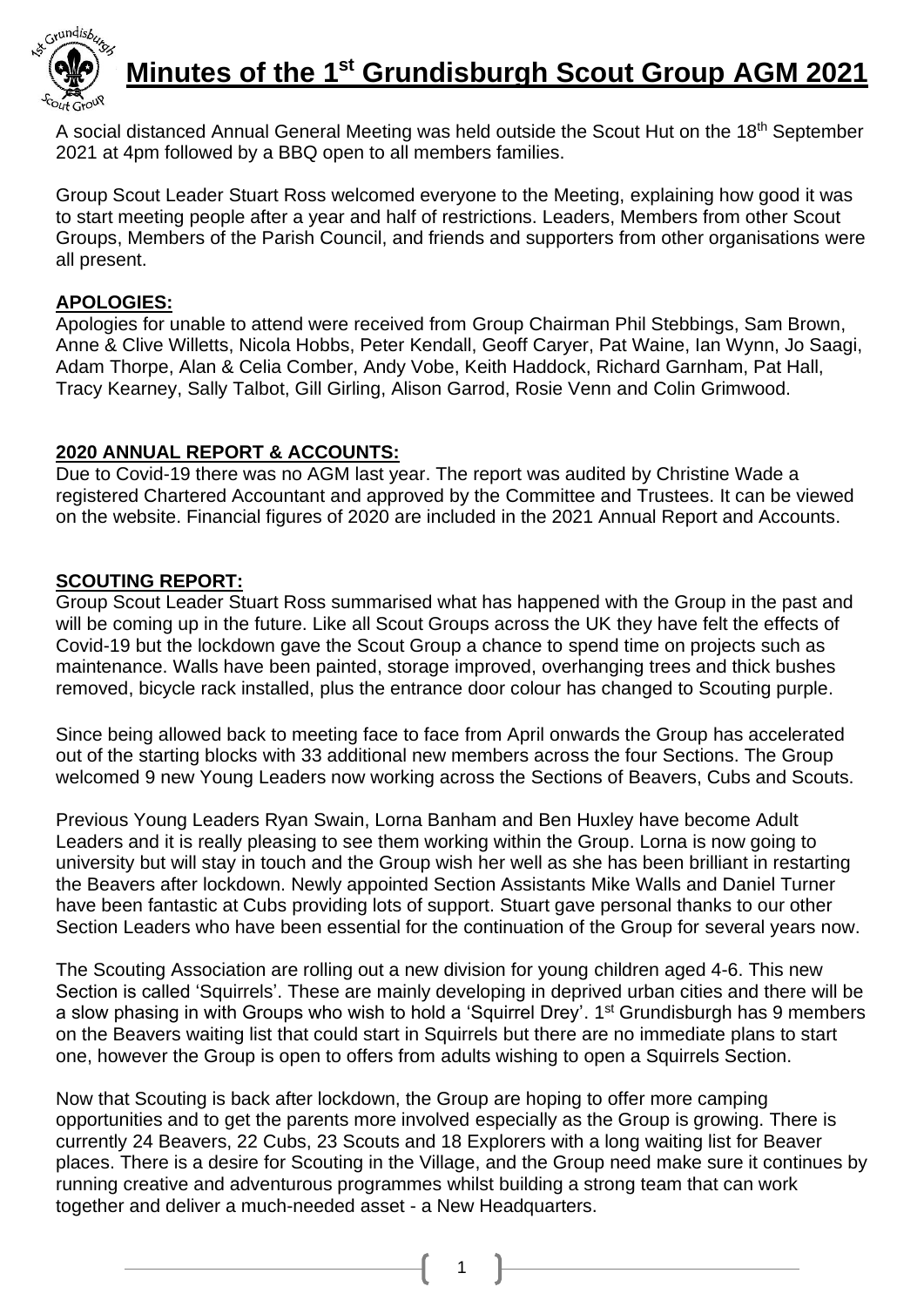#### **TREASURER'S REPORT:**

Carly Richmond delivered the Financial Report for last year. 2020 to 2021 was a very difficult year with all the disruption the pandemic brought. The main aim was to ensure the Group could cover essential costs during this time. In the absence of the usual Scouting activities, main expenses included maintenance and redecoration of the Scout Hut and the purchase of equipment from Kit Crew, the kids holiday camp company. The Group focused on reducing other costs where possible and switched energy supplier which has led to a saving in electricity bills.

In terms of income, the Group received over £1000 in gift aid from HMRC from previous years claims. Fundraising was hit hard by the pandemic with much of the 2020-2021 proceeds coming from the textile bin. The Scout Group did benefit from several government grants during the pandemic. In November the Group received £1334 which covered the insurance premium which is the largest operating expense outside the membership fees to the Scouts Association.

Further grants were received which covered lost fundraising income and allowed the Group to pay the membership fees to the Scouts Association without having to charge members the usual subscription fees, though several families did make donations.

After being gifted a £500,000 Legacy from the Nigel Batchelor estate, the Group received a further Legacy of £150,903.12 from the estate of John Batchelor which has also been allocated for the new HQ fund. This second legacy has been split between two new bank accounts. Despite the difficulties and disruption of the pandemic, the general fund covering Scouting activities remains healthy and the new HQ fund has increased.

# **APPROVAL OF 2021 ANNUAL REPORT & ACCOUNTS:**

The 2021 Report was approved by a majority vote. No-one was against and the report will be signed off by Chair and Treasurer when the Chair returns from holiday.

# **ELECTION OF MAIN SCOUT GROUP COMMITTEE MEMBERS:**

The following people were proposed as Group Chair, Group Secretary and Group Treasurer who were willing to stand again.

- $\triangleright$  Philip Stebbings Group Chair
- ➢ Patricia Ross Group Secretary
- $\triangleright$  Carly Richmond Group Treasurer

All were approved by a majority show of hands with no-one against.

Due to their Leadership role in the Scout Group, all Section Leaders are automatically approved as Ex-officio Members of the Scout Group Committee. Also, as part of our Partnership Agreement with Fynn Valley Explorer Unit their Section Leader is also automatically approved onto the Committee.

# **ELECTION OF PARENT REPRESENTATIVES TO THE COMMITTEE:**

The following Parents were proposed as Parent Representatives onto the Scout Group Committee

2

- ➢ Paul Boswell
- ➢ Roger Brash
- ➢ Rowena Rogers
- ➢ Chloe Turner
- ➢ Daniel Turner
- ➢ Caroline Warren

All were approved by a majority show of hands with no-one against.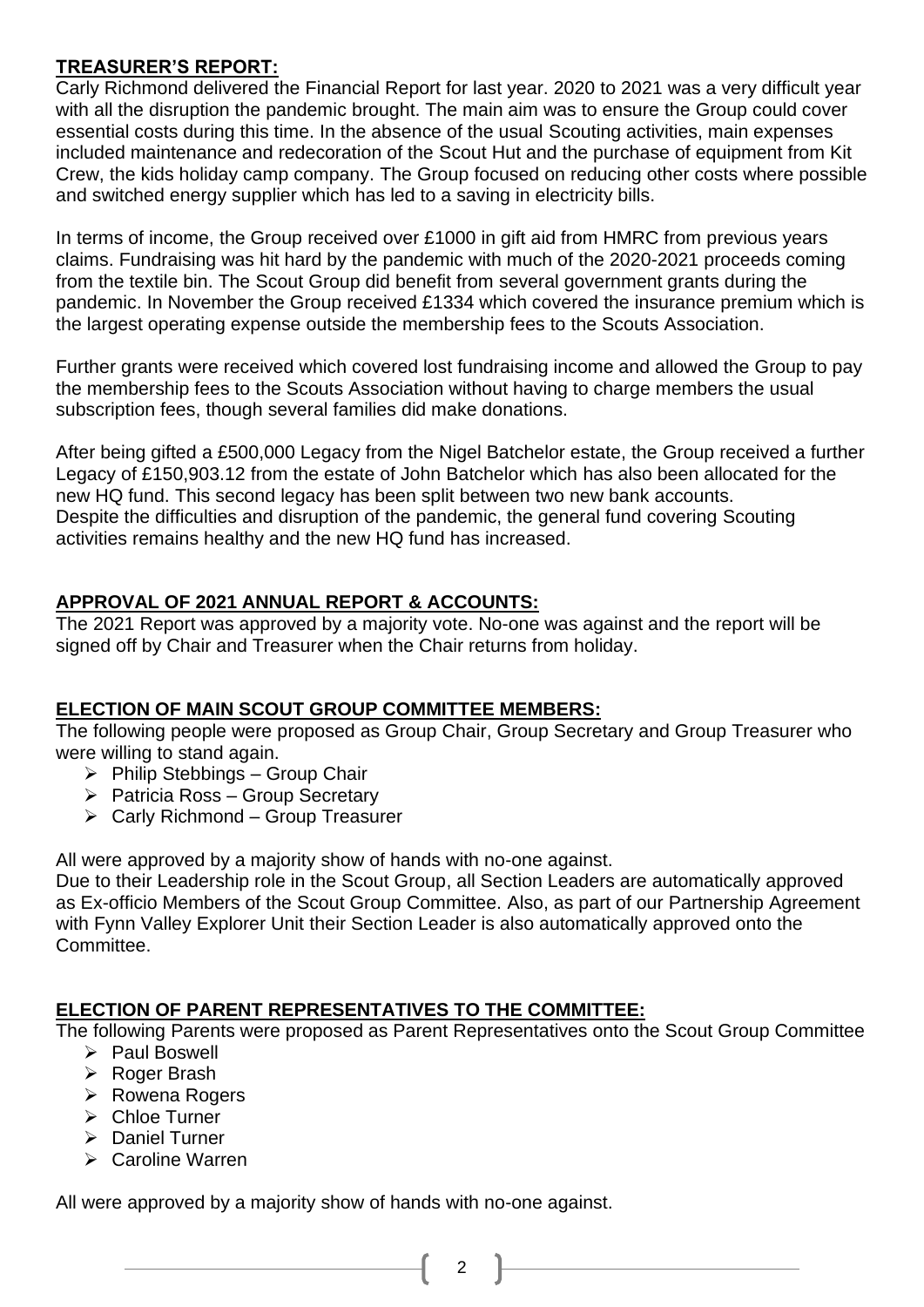#### **NOMINATION FROM THE GROUP SCOUT LEADER FOR MEMBERS TO THE COMMITTEE:**

Group Scout Leader Stuart Ross nominated the following people to become Members of the Scout Group Committee with new roles created.

- ➢ Alison Banham Deputy Chair
- $\triangleright$  Jason Banham Advisor for the New HQ/General Member
- ➢ Dave Brown Assistant Explorer Leader/General Member
- $\triangleright$  Christina Poguntke Minutes Secretary
- ➢ Mike Walls Cub Pack Section Assistant/General Member

All were approved by a majority show of hands with no-one against.

#### **CO-OPTED MEMBERS FOR THE COMMITTEE:**

There was no Co-opted Members to the Committee this year, however, in the future further people may be chosen by the Scout Group to form a Sub-Committee regarding the new HQ project.

As in past years a Representative of the Guiding Association within the different Village Sections have been co-opted onto the Committee. As of 2021 their Sections have closed and lay dormant, but should they restart then the Co-opted position will be offered.

#### **APPOINTMENT OF AUDITOR:**

Due to the Legacies gifted to the Scout Group within the last two years the services of a chartered accountant were required to audit the accounts. It is unlikely that the Scout Group income will be over the threshold levels for accounting, therefore Stuart proposed to use Celia Comber a General Accountant and 1<sup>st</sup> Kesgrave Scout Group Treasurer to be auditor again for next year's accounts.

Celia was approved by a majority show of hands with no-one against.

#### **ANY OTHER BUSINESS:**

Stuart updated everyone with the latest progress on the new HQ project. It is believed that Lord Cranworth is still in favour of the Group obtaining the piece of land behind the hut, but final decision has not been made as it is awaiting the result of the Chapel Field housing development. The decision on Chapel Field has been put on hold by East Suffolk District Council.

Hopkins Homes asked for support from the Scout Group regarding the new housing development. The Committee met in July 2021 to discuss the matter and agreed to remain neutral at this current stage in order not to upset a lot of people in the village. We will continue to work with Lord Cranworth and we wait to see what happens with Chapel Field.

Stuart also updated everyone on fundraising efforts during the pandemic. Covid-19 has stopped two Duck Races and one Fireworks Display. However, the Committee are holding an extraordinary meeting soon to decide if the Fireworks Display will run this year. Local Government Covid Grants have helped to replace some of the lost fundraising and pay for building insurance and membership fees.

Stuart explained the textile bin was changed in 2020. The Group now has regular pickups every two weeks and receives on average just under £40 income per collection. The Scout Group has also created an Amazon Smile account and urge everyone to use it as this easy fundraising way can provide a small income for the Group and help pay for Section materials that get used.

3